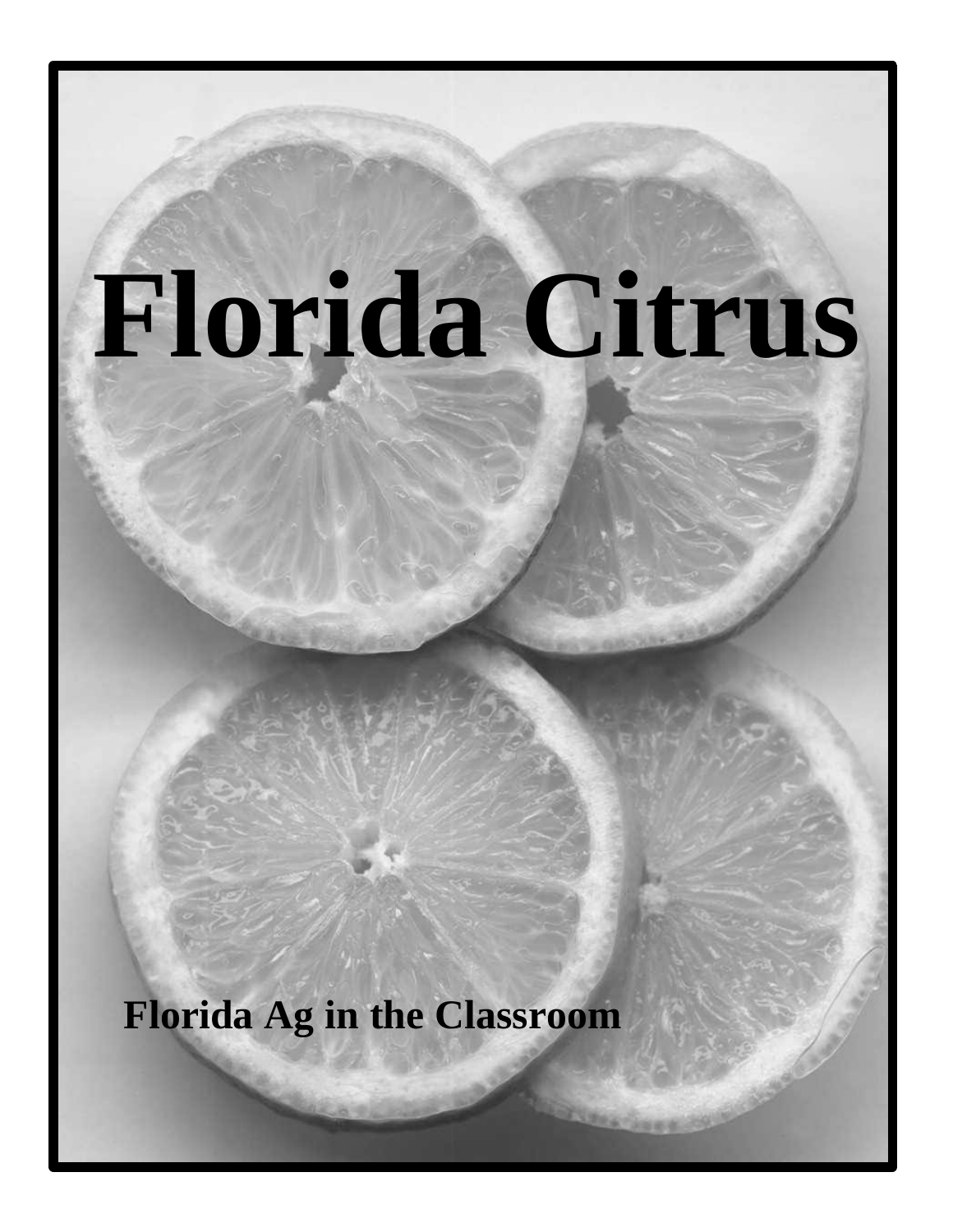# **Florida Citrus**

# **Table of Contents**

|                                                                 | Page<br><b>149</b> |
|-----------------------------------------------------------------|--------------------|
|                                                                 |                    |
|                                                                 |                    |
| Label It, Sell It - Nutritional Labeling and Marketing183 - 192 |                    |
|                                                                 |                    |
|                                                                 |                    |
|                                                                 |                    |
| It's Juice! - Reading and Interpreting Graphs219 - 230          |                    |

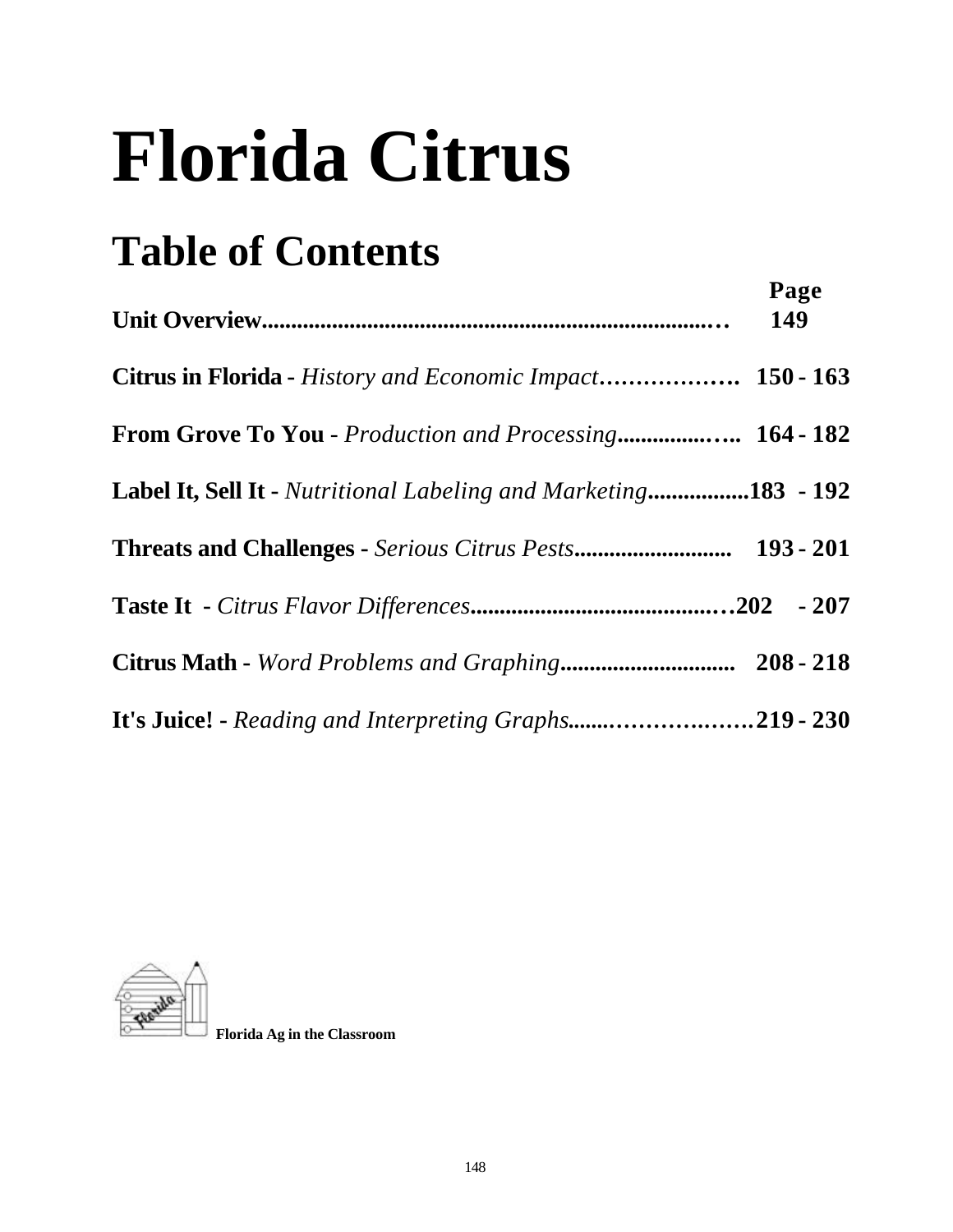# **Florida Citrus**

### **Unit Overview**

**Unit Description:** *Florida Citrus* will examine the development of oranges and their history here in Florida. Students will discover the significant role citrus plays in Florida's economy. They will trace the production of oranges from the grove to the store as fresh fruit and as juice. Students will also learn the nutritional value citrus has in their daily diets. Students will role play, becoming citrus growers and join a co-op to determine the best ways to market and sell their fruit. Students will put their math and science minds to work by solving real-world citrus problems.

|                   | <b>Sunshine State Standards:</b> |
|-------------------|----------------------------------|
| LA.A.1.3.1        | <b>SC.H.1.3.2</b>                |
| LA.A.1.3.2        | <b>SC.H.1.3.4</b>                |
| LA.A.1.3.4        | <b>SC.H.1.3.5</b>                |
| LA.A.2.3.5        | <b>MA.A.1.3.2</b>                |
| LA.B.2.3.1        | <b>MA.A.3.3.2</b>                |
| LA.B.2.3.4        | <b>MA.A.3.3.3</b>                |
| LA.C.2.3.1        | <b>MA.D.1.3.1</b>                |
| LA.C.2.3.5        | SS.A.1.3.2                       |
| <b>SC.A.1.3.1</b> | SS.A.6.3.1                       |
| <b>SC.A.1.3.5</b> | SS.A.6.3.3                       |
| SC. D. 1.3.2      | <b>SS.B.1.3.1</b>                |
| <b>SC.D.2.3.2</b> | SS.A.6.3.5                       |
| <b>SC.G.2.3.2</b> |                                  |
|                   |                                  |

#### **Grade Levels - Middle School**

**Subjects - Science, Social Studies, Mathematics, Language Arts, Health and Nutrition**

#### **Objectives:** The students will:

- 1. solve real-world citrus production problems.
- 2. identify the origin of oranges and describe their history in Florida.
- 3. recognize the significance of the citrus industry to Florida.
- 4. identify steps of citrus production from the tree to the store.
- 5. identify the nutritional value of citrus.
- 6. develop food labels and promotional items for citrus products.
- 7. plan a marketing campaign for Florida citrus.
- 8. formulate opinions and record observations of different citrus fruits.
- 9. find percentages of juice production for various citrus fruits.
- 10. design their own experiment to solve a current citrus problem.
- 11. graph real-world data about citrus production.
- 12. read and interpret real-world graphs about citrus juice production.

#### **Pre-Tests/Post-Tests:**

Several lessons have pre- and post-tests for your utilization both before and after teaching the lesson, where appropriate.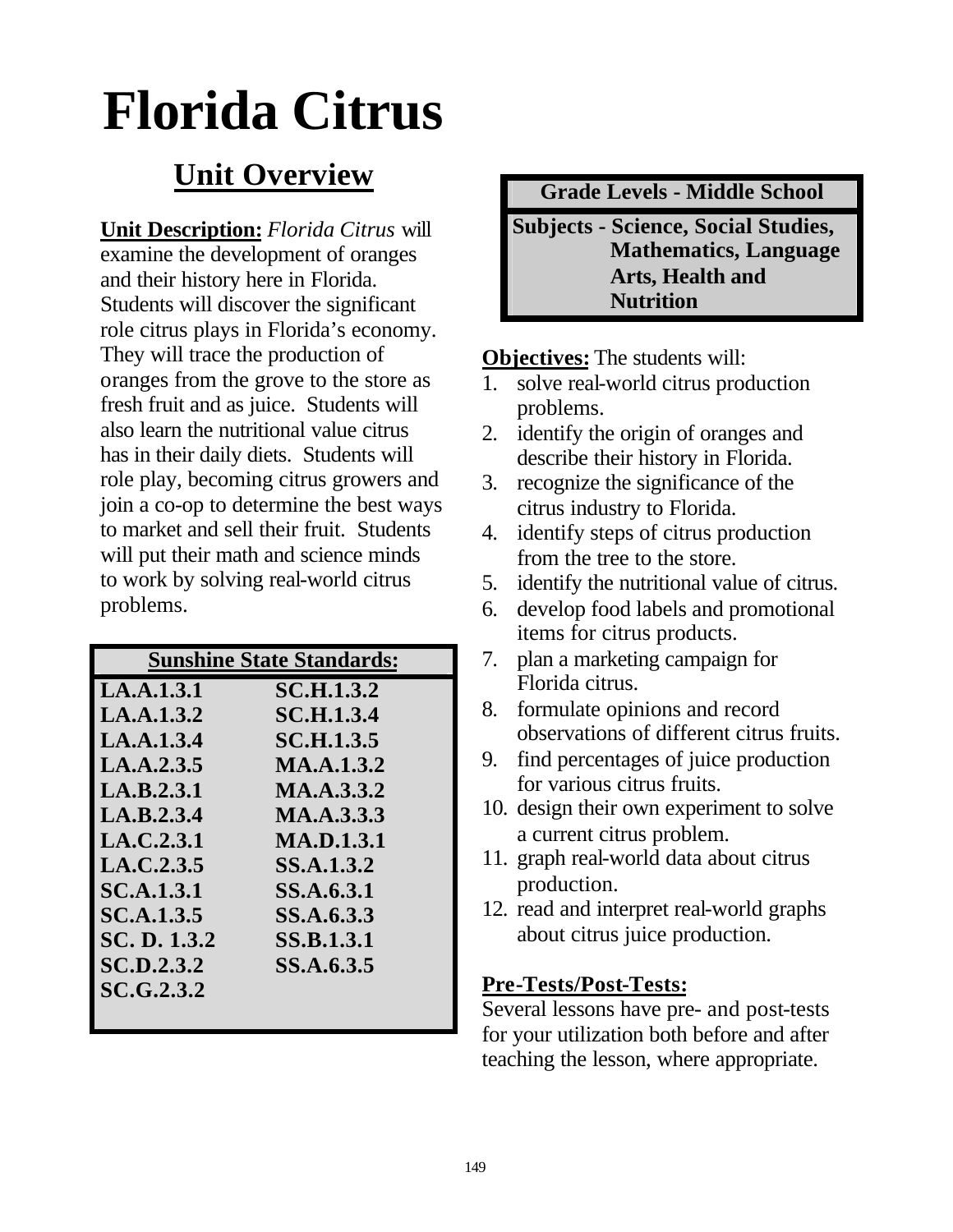# Label It, Sell It **Florida Ag in the Classroom**



#### *Language Arts, Health**Florida Citrus - Lesson #3*

**Brief Description:** Students will learn the nutritional value citrus contributes to their daily diets, use nutritional labels and promote citrus from a nutritional perspective.

#### **Objectives:** Students will be able to:

- $\bullet$  use food labels to learn the nutritional value of citrus.
- $\Theta$  identify and describe the nutritional value citrus has in their daily diets.
- $\bullet$  develop food labels and promotional items for citrus products.

#### **Sunshine State Standards:**

| LA.B.2.3.1  | writes text, notes, outlines,<br>comments and<br>observations that<br>demonstrate<br>comprehension of content<br>and experiences from a                                                                       |
|-------------|---------------------------------------------------------------------------------------------------------------------------------------------------------------------------------------------------------------|
| LA.C.2.3.1  | variety of media.<br>determines main concept,<br>supporting details,<br>stereotypes, bias and<br>persuasion in a non-print<br>message.                                                                        |
| LA.C.2.3.5. | locates, organizes and<br>interprets written<br>information for a variety of<br>purposes, including<br>classroom research,<br>collaborative decision<br>making and performing a<br>school or real-world task. |

#### **Life Skills:**

**O** Decision Making and Problem Solving Skills

- <sup>2</sup> Acquiring, Analyzing, and Using Information
- **<sup>6</sup>** Creative Thinking Skills

#### **Materials:**

- food labels from citrus juice (one per group)
- citrus juice containers (various sizes, shapes and types of juice)
- art supplies (construction and plain paper, markers, glue, scissors, etc...) or computers with graphics capable software
- overhead projector (if transparency sheet is used)
- transparency of *Citrus Labels*
- copies of *Label Talk* activity sheet for each student
- copies of *Promoting Your Juice* activity sheet (one for each co-op)
- copies of *Citrus Commercial Outline* (one for each co-op)
- cassette player with record button
- blank cassette tapes

**Time:** four, 45 minute class periods a class period for group presentations a homework assignment

#### **Preparation:**

- Gather food labels from various citrus juices.
- Collect citrus juice containers of various sizes, shapes and types of juice and place them around the room.
- Gather art supplies for students to create their own juice container and label.
- Make a transparency of citrus labels (from master provided if you do not

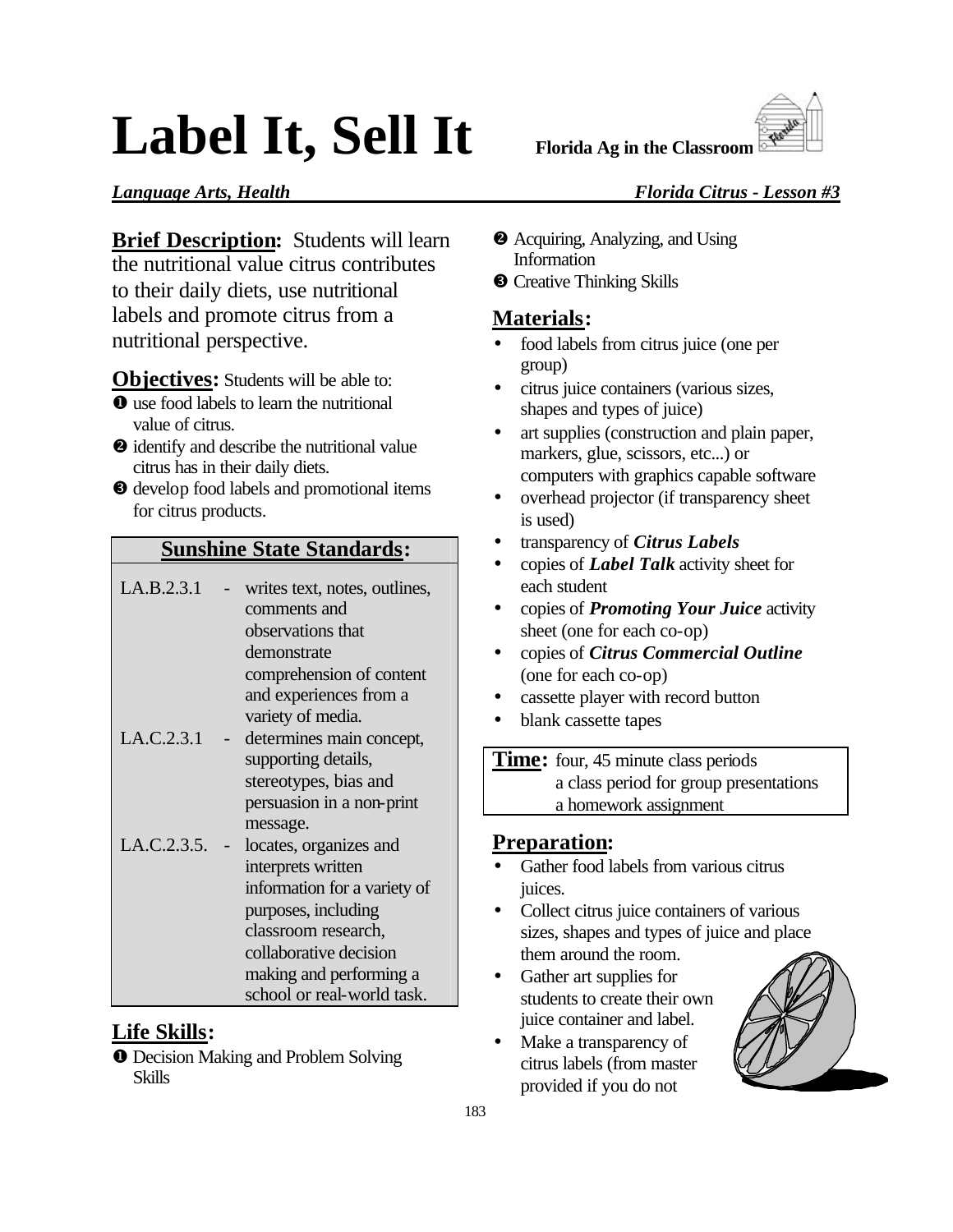have actual *Florida Sunshine Tree* labels.)

• Make copies of *Label Talk*, *Promoting Your Juice* activity sheets for each student and *Citrus Commercial Outline* for each co-op.

**Vocabulary:** Have the students identify unfamiliar terms as they arise.

#### **Background:**

#### **Nutrients**

Other than its sweet, tangy taste, why is citrus so important for consumers? Citrus fruits owe their sweet flavor to their natural sugars, which are a simple form of *carbohydrate,* and their tanginess to natural acids*.* Citrus fruits supply several nutrients that the body needs: *Vitamin C* (also called ascorbic acid), which helps the body resist infection, heal wounds, absorb iron from other foods, and form bones, tendons and ligaments; *potassium*, which helps maintain water balance in the body's cells; and *fiber*, which provides bulk to the diet, and so helps the body digest food. Vitamin C also may help reduce the risk for some types of cancer. Citrus fruits are fatfree, cholesterol-free, and sodium-free.

Health experts advise eating "five a day" -- at least five daily servings of vegetables and fruits, including citrus. One serving of citrus equals ¾ cup of juice, 1 medium orange or tangerine, ½ grapefruit or ½ cup of cut-up or sliced fruit.

#### **Product Labels**

On food labels, the "Fresh From

Florida symbols tells consumers that citrus juice meets Florida's high standards. The "Florida Sunshine Tree" symbol says the product is 100 percent Florida grown. "Florida's Seal

of Approval" indicates the product meets the state's strict purity and quality guidelines, but may not be made entirely of juice from Florida oranges. At least 70 percent of the



juice must come from Florida to wear this label. Both symbols guarantee the quality of the juice.

Consumers can tell just how nutritious citrus products are by reading the Nutrition Facts panel on food labels. The label shows that one serving of orange or grapefruit juice supplies more than 100 percent of the Daily Value for Vitamin C, which is the amount most people need for a day. This same information may appear where fresh citrus products are sold. Also, consumers might look for "100% Juice," which means that the product is juice only -- with no added sweeteners or preservatives. Remember that "100% Juice" does not necessarily mean 100 percent orange juice.

#### **Introduction:**

1. Review what happened in lesson #2, **From Grove to You** by saying: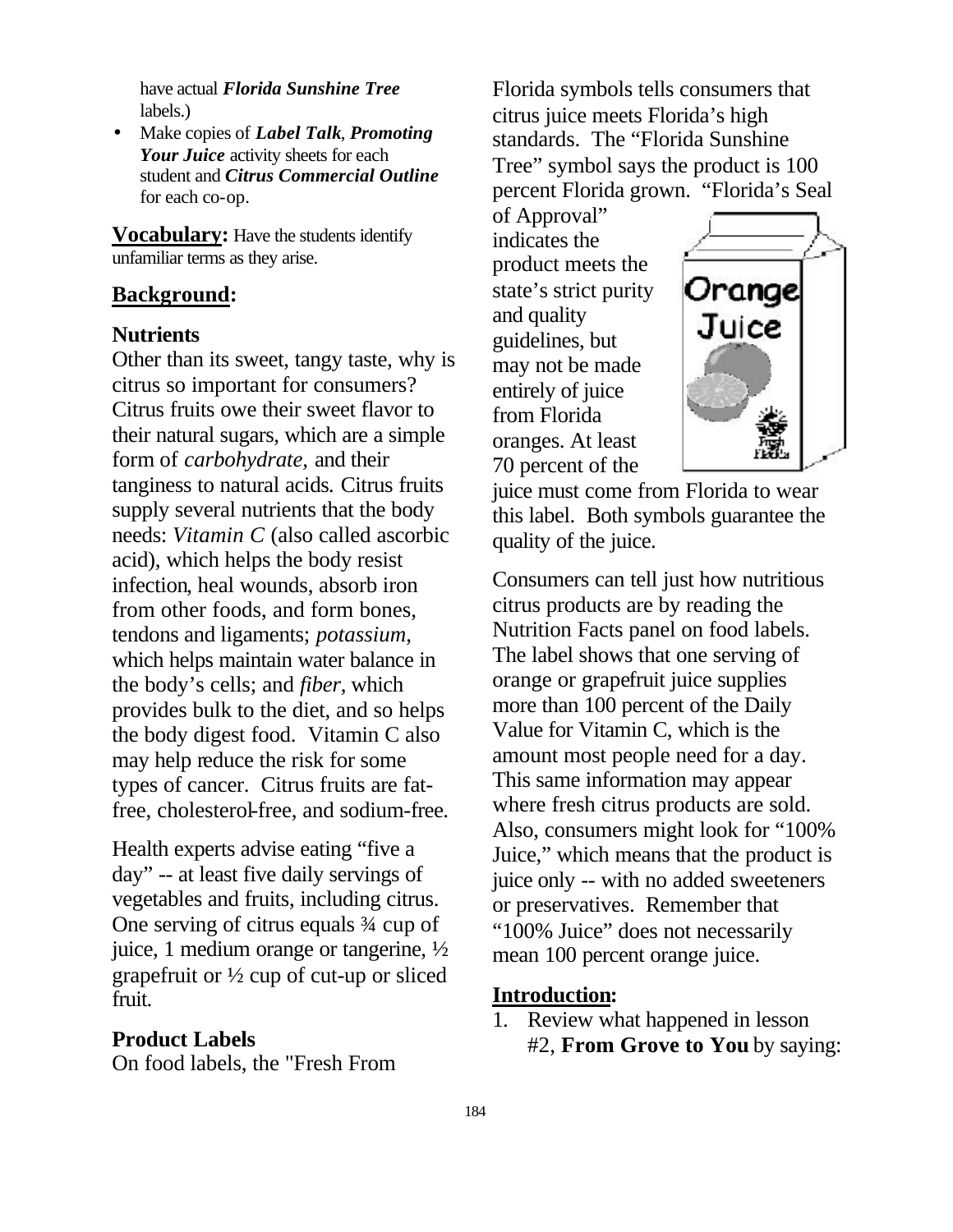As a co-op you have learned how to pick, package and process your fruit to be sent to the store, restaurant, or school. That might be all you have to do to get it on the store shelf, but if you want to get it to the consumer, which is your ultimate goal, you must go one step further.

Can anyone guess what that step might be? (*Promotion!)*

2. Explain that citrus products need to be promoted so consumers buy them. Individuals who work in the advertising and public relations part of the citrus industry may work directly for you, the co-op, or may be hired separately. Thus far, your co-op has produced "100% Juice" that meets Florida's high standards. Now all you need is an appealing and informative juice label and some promotion. It's time to get to work and sell your juice!

#### **Activity One:**

- 1. Instruct students to get with the coop group they formed during lesson #2, **From Grove to You**. Pass out food labels from various types of citrus juice.
- 2. Ask students what the food label tells them about the juice inside the container. *(Answers should include: brand name, amount in the container, nutrition information per serving, name and address of the manufacturer or processor,*

*made from Florida fruit, 100% juice, others.)* 

- 3. Briefly point out and discuss the following label features: (Note: If you do not have these labels from a carton or citrus product, use the citrus label transparency.)
	- *A. The Florida Sunshine Tree* is the Florida Grower's Symbol. It means that the juice contains only Florida grown citrus.



B. *100% Pure* **or** *100% Juice* means the product is juice only, with no added sweeteners or preservatives.



C. Nutrition Facts panel tells how much vitamin C one serving of juice supplies.

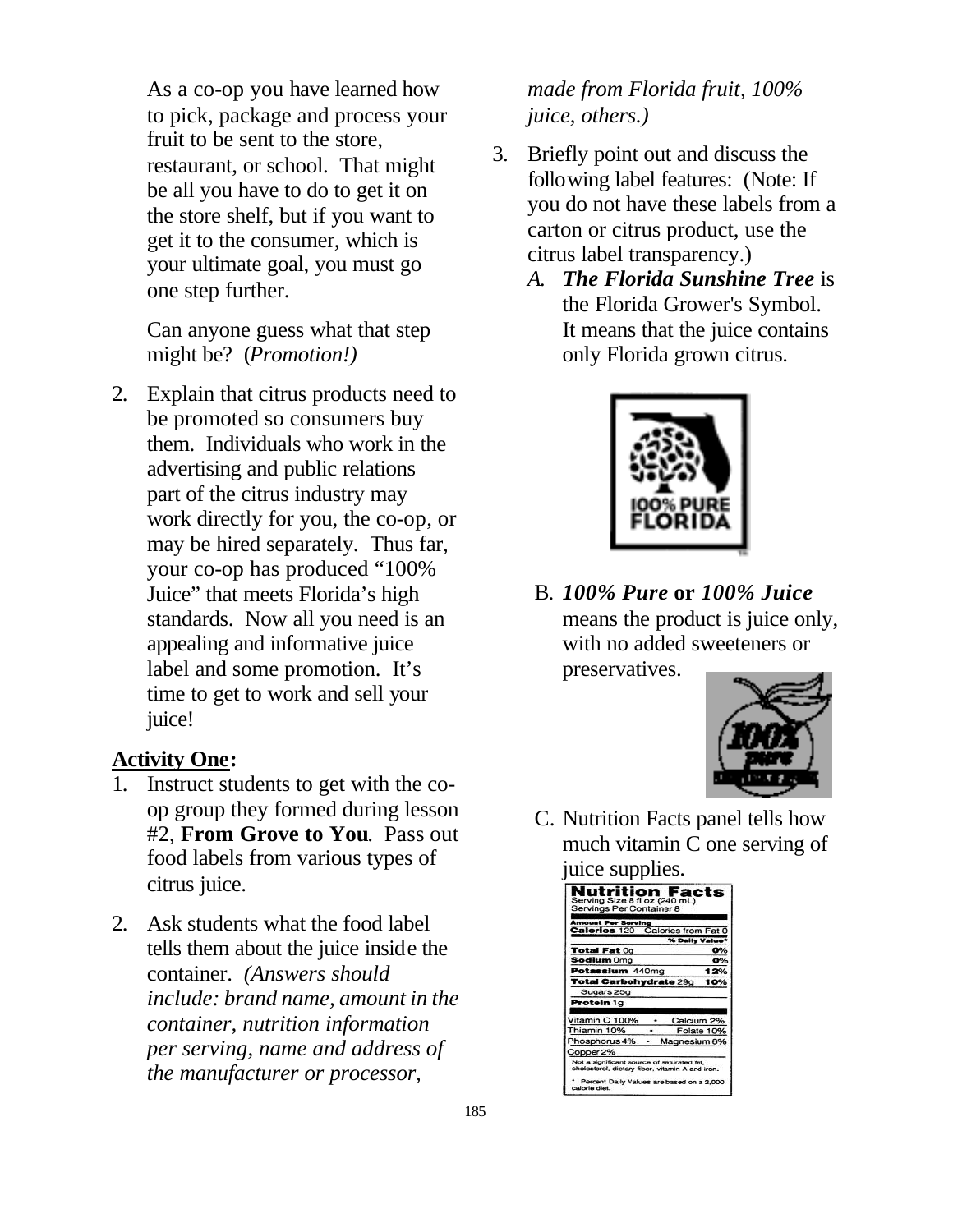D. *Fresh from Florida* symbol helps consumers identify that the product has been monitored for purity and meets Florida's high standards. Juice may be a blend of Florida and other U.S grown citrus or imported citrus or concentrate. To wear the seal, it must contain at least 70% Florida grown citrus.



4. Before students create their own label, have them practice reading labels. Hand out the *Label Talk* activity sheet to each student. Instruct students to complete the *Label Talk* activity sheet by looking at one of the citrus juice containers that you have previously placed around the room. Ask:

> What are some of the nutrients you found in the different citrus juices? *(Vitamin C, potassium, and carbohydrates)*

Do you know how many servings of fruit the Food Guide Pyramid suggests we need daily? *(2-4 servings)*

¾ of a cup of fruit juice equals one serving. How many 8-ounce glasses of fruit juice would you need to drink to obtain 4 servings

of fruit? (Hint: 8 oz. = 1 cup) *(3 cups)*

- 5. As a homework assignment, have students do the following grocery store research:
	- A. List all the varieties of fresh citrus they see. For example, Valencia oranges, Red grapefruit, tangelos and tangerines.
	- B. Using the ingredient lists on food labels, find five foods using citrus products, such as orange marmalade -- not artificial flavorings.
	- C. Find five products with the symbol: "Florida's Sunshine Tree."

#### **Activity Two:**

1. Tell students that it is now their turn to promote their product.

> As a co-op it is their job to develop the food label for their juice container. Have them pretend they want to sell juice to people their own age. Remind them that this is not only to promote the product but also to meet the federal law requiring nutritional labeling. Ask them these questions:

How could you promote juice to students at our school?

What would make them buy it?

What would make you buy it?

2. Hand out art supplies and instruct each co-op to come up with a brand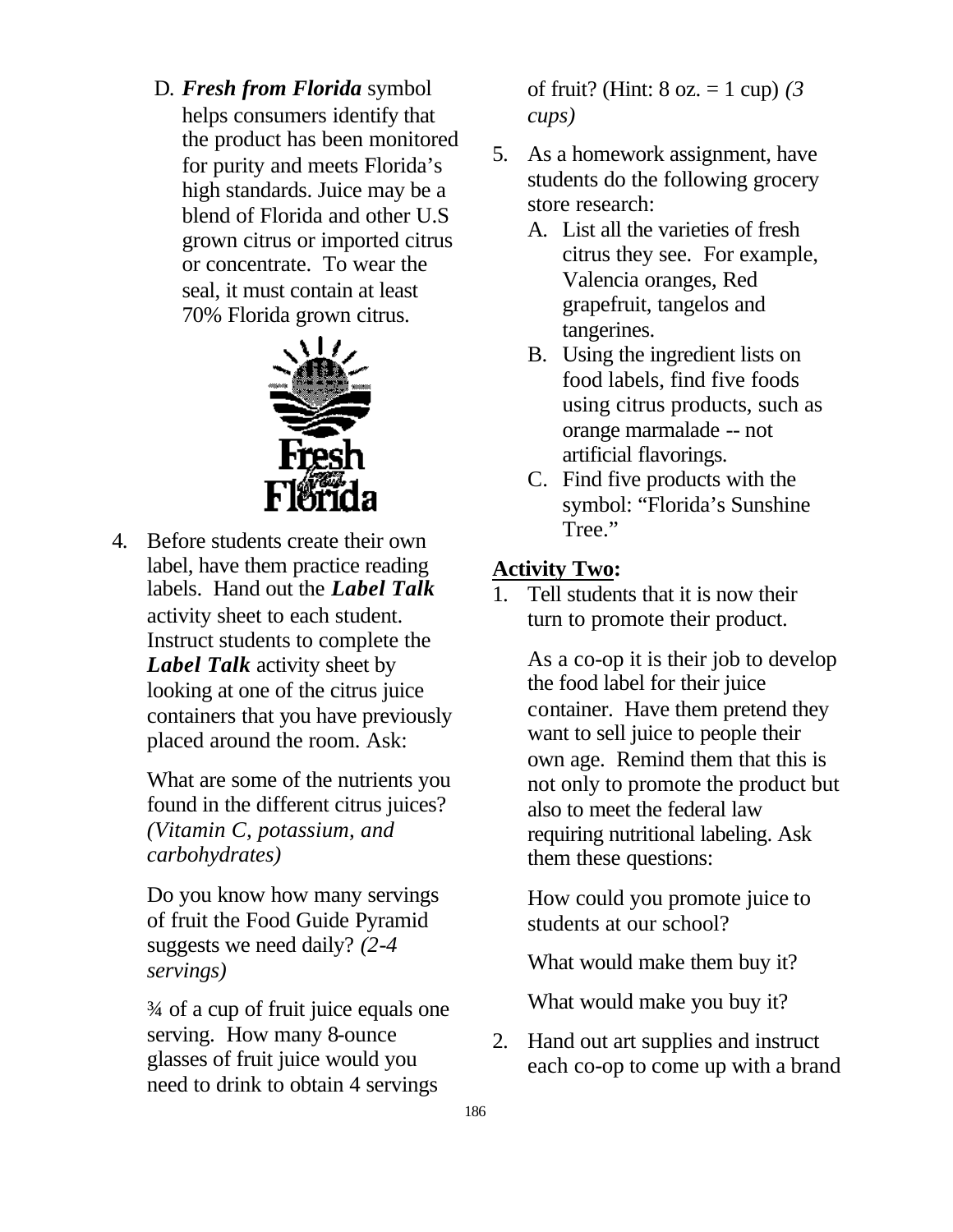name for their juice or provide access to computers with graphics and word processing capability.

- 3. Hand out *Promoting Your Juice* activity sheet for each co-op to use as a guide. Have co-ops create a food label with all the necessary parts: product name, amount in the container, name and address of the processor (use the co-op name), and the Nutrition Facts panel. Encourage co-ops to use creative art on the label and a catchy product name to attract their youthaged customers. They may refer to an actual juice label for nutrition information. (Optional: students may use one of the containers from around the room and cover it with paper to create a new look and label.)
- 4. Once each co-op has completed their label, instruct them to create a one-page newspaper or magazine advertisement designed strictly as promotion for their juice.

#### **Activity Three:**

1. Hand out the *Commercial Outline*. Before they begin, ask:

What are some citrus advertisements you have recently seen in a magazine or on television?

What age group did these advertisements target?

Can you think of any persuasion techniques used?

How do advertisements influence the agricultural industry?

Can you think of any other new agricultural product advertisement that targets young people? (TG Lee Chug Jug) Why does it make you want to buy the product?

2. Have each co-op create an infomercial of one to three minutes, telling young consumers about the juice. Explain that an infomercial is like a radio or television commercial that does more than get someone to buy; it also offers information.

Optional: supply students with a cassette player to record their commercials. Encourage students to add background music or sounds.

#### **Activity Four:**

- 1. In the next class period, have each co-op present its juice label, advertisement and infomercial to the class.
- 2. As co-ops present infomercial; have students write down and then discuss the main concept, supporting details and any persuasion techniques used to

promote the citrus product.

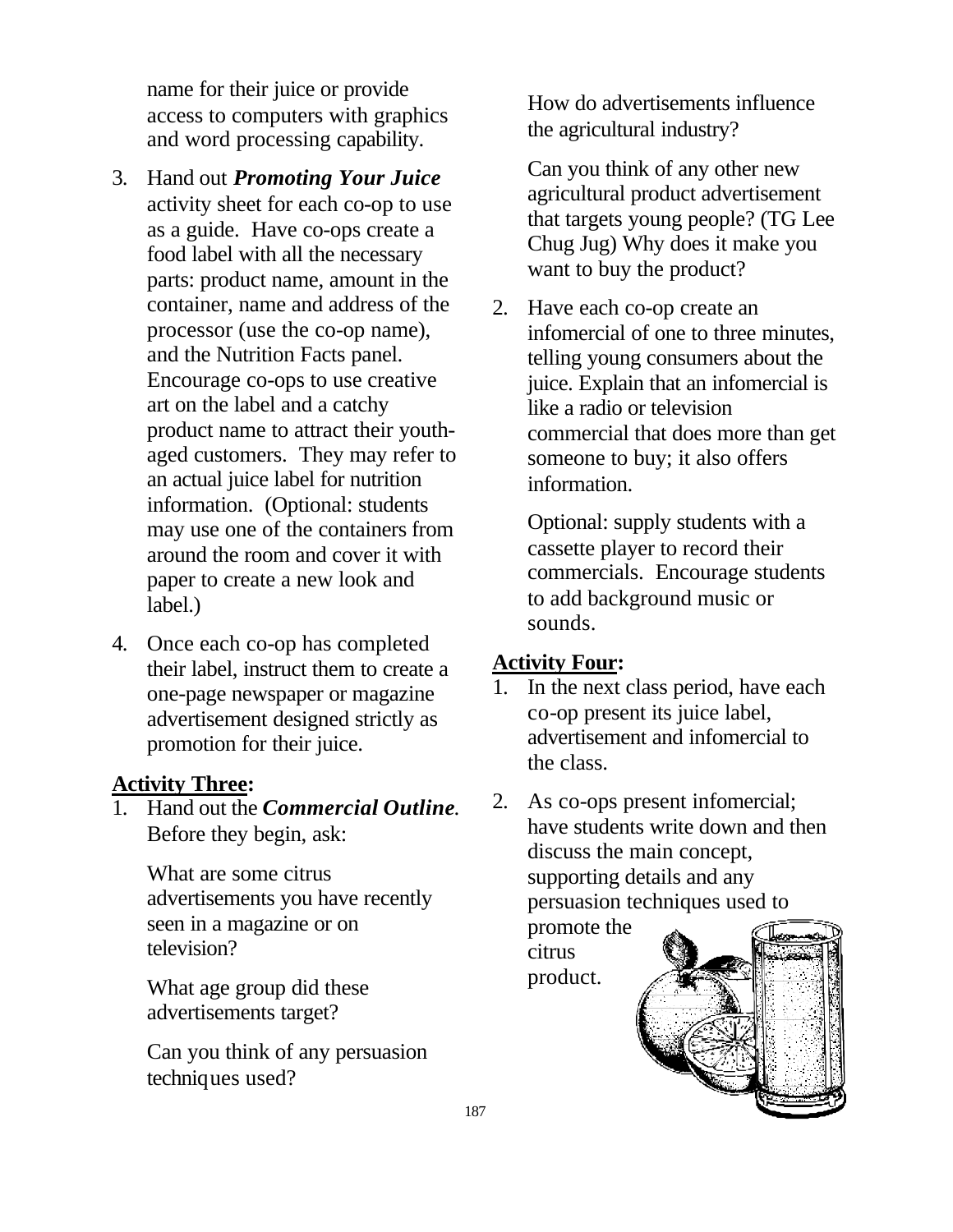#### **Variations or Alternatives:**

- 1. Because citrus is such an important industry in Florida it frequently makes the news. Have students bring in articles about citrus from all sections of the newspaper: agriculture news, food pages, local news, want ads for jobs in the citrus industry, others. Talk about them in class, and post them in your own "Citrus in the News Corner."
- 2. Instruct students to explore the web or look through cookbooks at home to create a list of citrus recipes.
- 3. Create a school bulletin board informing everyone about the Florida Citrus Industry.

#### **Evaluation Options:**

- 1. Evaluate students as a group on their presentations. Rank the presentations, labels, advertisements, and infomercials for eye appeal, likeliness to buy and why, intent of infomercial, if they received enough information, likeliness to remember the information.
- 2. Have the co-ops evaluate the presentations and materials of other co-ops. Ask them to rank the presentations, labels, advertisements, and infomercials for eye appeal, likeliness to buy and why, intent of infomercial, if they received enough information, likeliness to remember the information.
- 3. Assign each student to bring in a copy of an ad they like and have them write a paragraph or two describing why they liked it.
- 4. Have each student create their own Florida product logo to identify and market Florida products.

#### **Resources:**

- 1. The web site "Marketing Florida's Agriculture" may provide some additional insight. It can be found on the Internet at: http://www.flag.com or have the students check with the websites of commercial companies that process and market citrus juices.
- 2. The Florida Citrus Web site can be found at: http://www.floridajuice.com.

#### **Notes:**



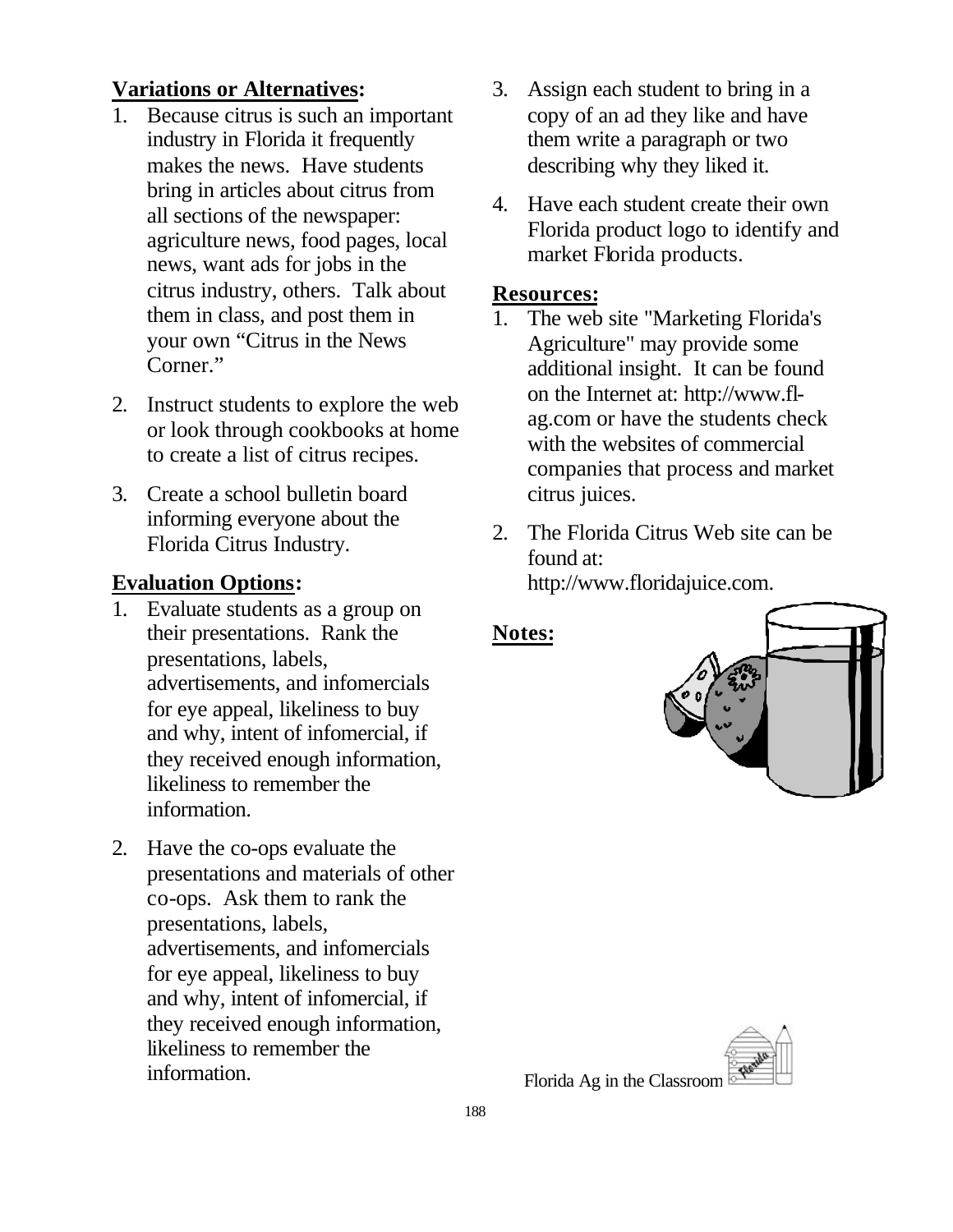**Name** 

### **Designing a Nutritional Label**

- **Look at the label on a container of citrus juice.**
- **Indicate the brand, logo and type of juice on the label below.**
- **Fill in the blanks. (Write what's on the juice label!)**
- **Circle the nutrients found in your citrus juice.**

**Vitamin A Vitamin C Thiamine Riboflavin Niacin Calcium Iron**

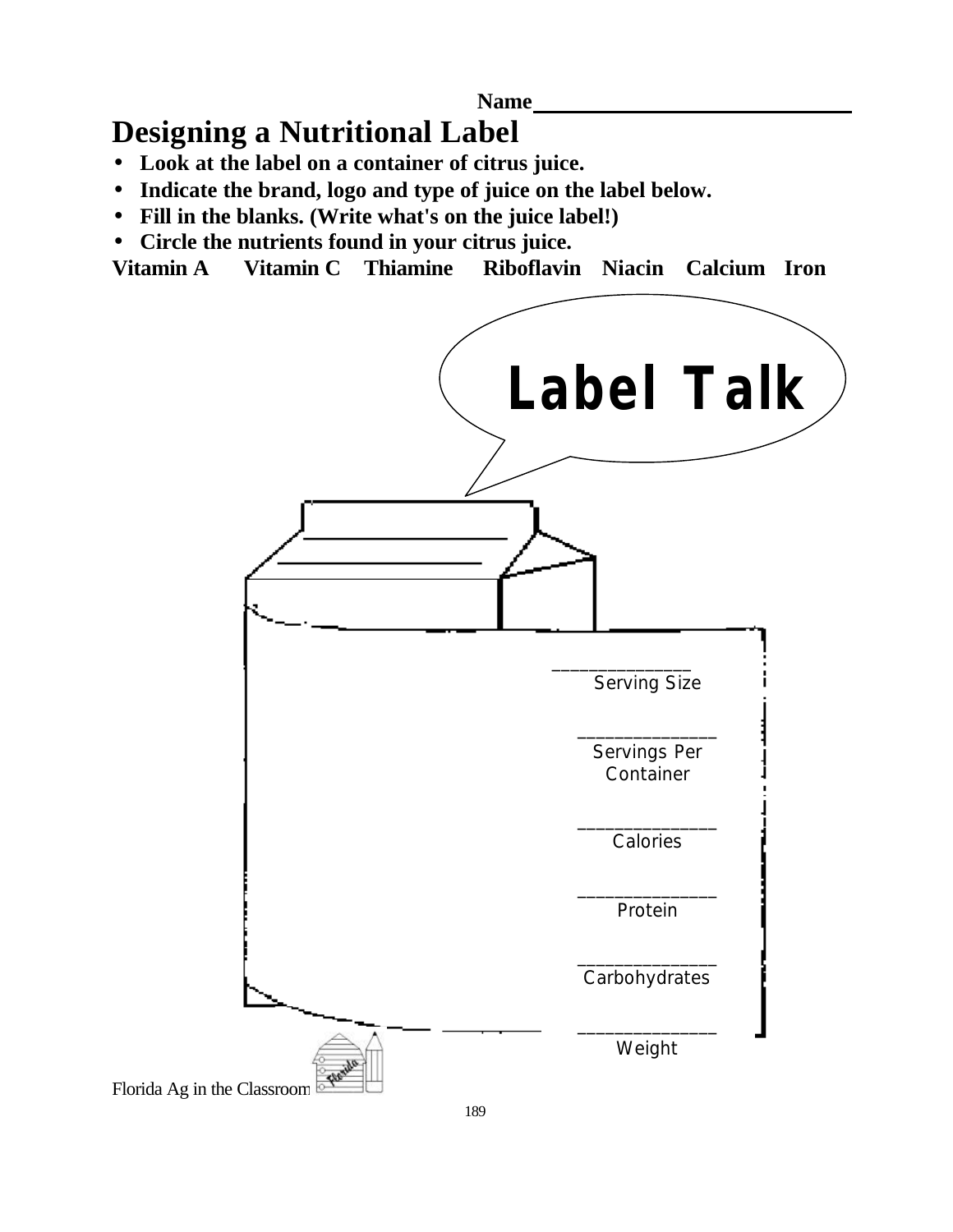## **Promoting Your Juice**

Using art supplies, create a container for your juice. On your container design a label that is attractive and catchy - one that will sell your juice! Remember to include the following on your label:

**Product Name**

**Amount in Container**

**Name of Processor (Co-op name)**

**Address of Processor (be creative)**

**Nutritional Facts per Serving**



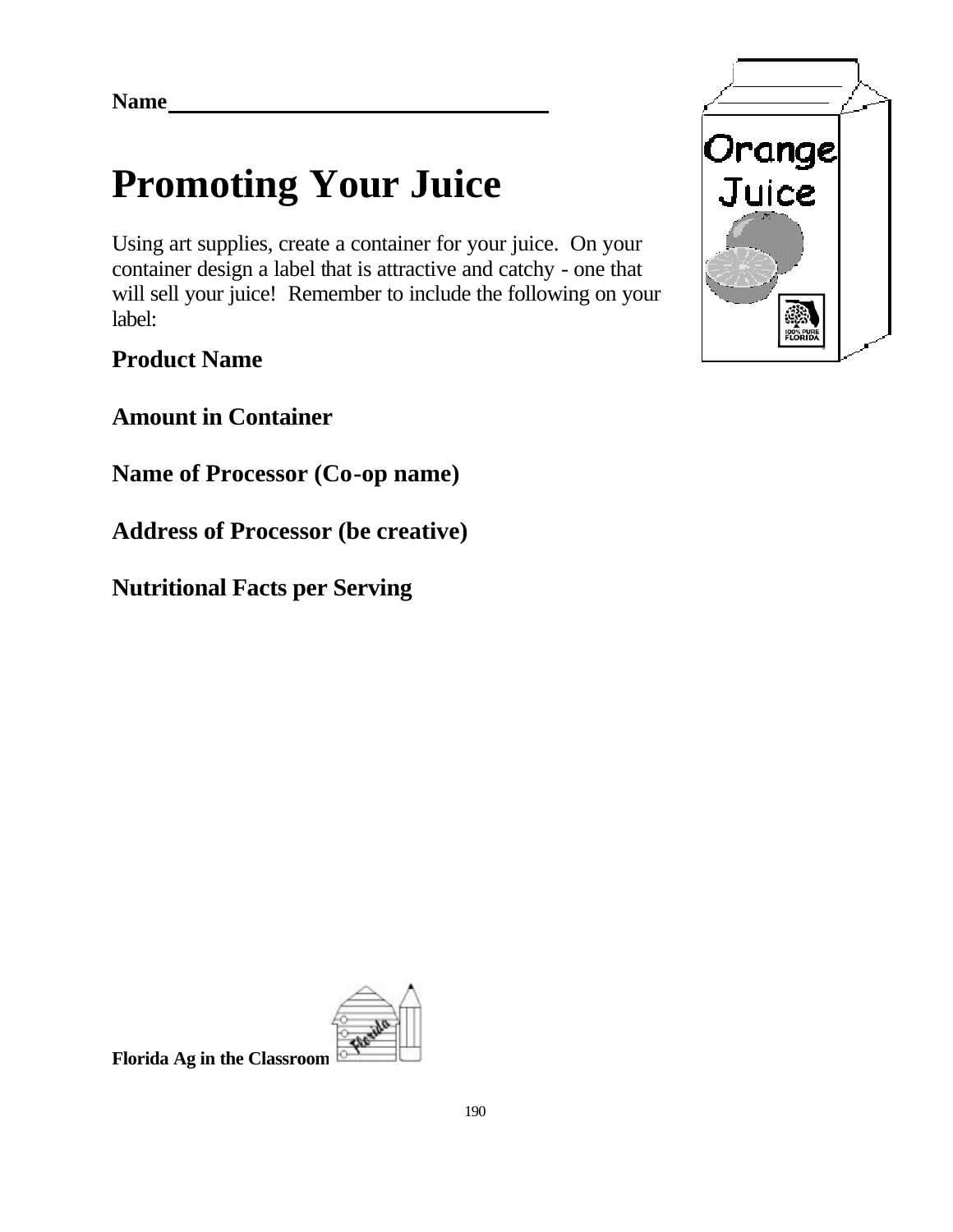### **Cooperative Name Citrus Commercial Outline**



The commercial should last at least 1 minute but not more than 3 minutes.

- 1. Focus topic:
- 2. Plan your message. What is the main message (one sentence)?
- 3. Write down a simplified script of what you and your group members will say. (On back)
- 4. Decide who will speak. There can be one voice or several, talking, singing a song, reciting a poem, having a conversation, sound effects, etc.
- 5. Give it a dry run. Try to time it to last about 1 -3 minutes. Edit your script if it lasts longer; add words or speak slower if it is too short.
- 6. Practice several times. Be sure to speak clearly. There is no need to rush.
- 7. Record the announcements, allowing a pause between each one. Begin each with, "This is (name) of the (Citrus co-op name) for Florida orange juice."